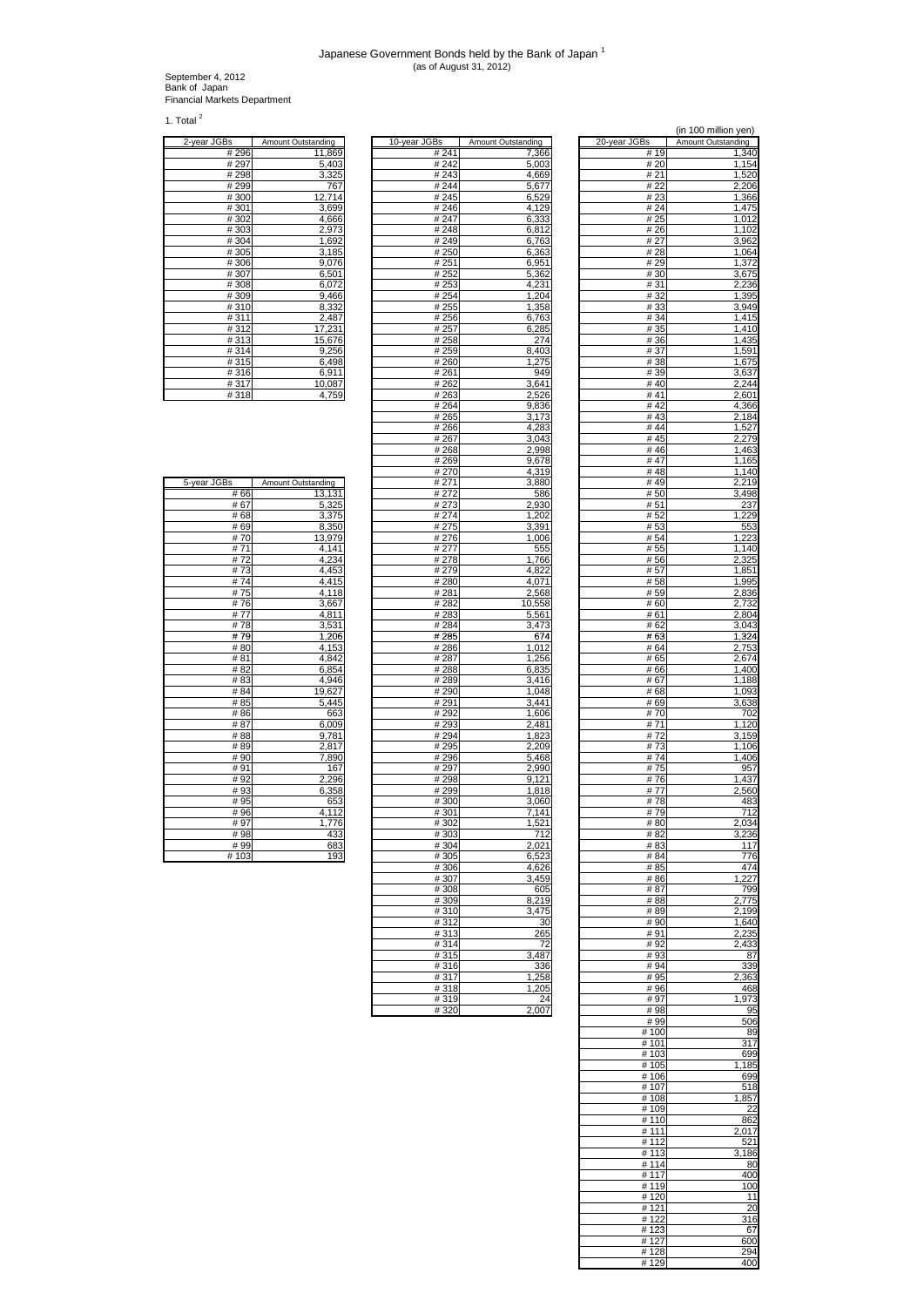| 30-year JGBs         | <b>Amount Outstanding</b> |
|----------------------|---------------------------|
| # 2                  | 53                        |
| #3                   | 256                       |
| #4                   | 589                       |
| # 5                  | 201                       |
| #6                   | 1                         |
| #7                   | 244                       |
| # 8                  | 38                        |
| #9                   | $\overline{1}$            |
| 10<br>#              | 645                       |
| 11<br>#              | 74                        |
| $\overline{1}2$<br># | 31                        |
| 13<br>#              | 4                         |
| 14<br>#              | 56                        |
| $\overline{15}$<br># | 299                       |
| 16<br>#              | 666                       |
| #17                  | 395                       |
| #18                  | 75                        |
| $\overline{19}$<br># | 1                         |
| #20                  | $\overline{1}$<br>61      |
| # 21                 | 1                         |
| # 22                 | 143                       |
| #23                  | 87                        |
| #24                  | 370                       |
| # 25                 | 298                       |
| #26                  | 410                       |
| # 27                 | 555                       |
| #28                  | 81                        |
| #29                  | 335                       |
| # 31                 | 20                        |
| #32                  | 464                       |
| #34                  | 183                       |

| 30-year JGBs | Amount Outstanding | Floating-rate JGBs | Amount Outstanding | Inflation-Indexed Bonds | Amount Outstanding |
|--------------|--------------------|--------------------|--------------------|-------------------------|--------------------|
| #2           | 53                 | #8                 | 66                 | #1                      | 3                  |
| #3           | 256                | #9                 | 710                | #2                      | 90                 |
| #4           | 589                | # 10               | 633                | #3                      | 435                |
| #5           | 201                | # 11               | 601                | #4                      | 567                |
| #6           | 1                  | #12                | 380                | #5                      | 244                |
| #7           | 244                | #13                | 1,007              | #6                      | 699                |
| #8           | 38                 | #14                | 204                | #7                      | 341                |
| #9           | $\mathbf{1}$       | #15                | 779                | #8                      | 1,447              |
| #10          | 645                | #16                | 920                | #9                      | 578                |
| # 11         | 74                 | #17                | 306                | #10                     | 976                |
| #12          | 31                 | #18                | 299                | # 11                    | 489                |
| #13          | 4                  | #19                | 499                | # $\overline{12}$       | 1,151              |
| #14          | 56                 | #20                | 816                | # $13$                  | 292                |
| #15          | 299                | #21                | 1,726              | #14                     | 1,839              |
| #16          | 666                | #22                | 1,503              | #15                     | 392                |
| #17          | 395                | #23                | 879                | #16                     | 1,017              |
| #18          | 75                 | #24                | 738                |                         |                    |
| #19          | $\mathbf{1}$       | # 25               | 1,046              |                         |                    |
| #20          | 611                | #26                | 430                |                         |                    |
| #21          | 1                  | #27                | 326                |                         |                    |
| #22          | 143                | #28                | 351                |                         |                    |
| #23          | 87                 | #29                | 503                |                         |                    |
| #24          | 370                | #30                | 371                |                         |                    |
| #25          | 298                | #31                | 263                |                         |                    |
| #26          | 410                | #32                | 405                |                         |                    |
| #27          | 555                | #33                | 540                |                         |                    |
| #28          | 81                 | #34                | 460                |                         |                    |
| #29          | 335                | # 35               | 245                |                         |                    |
| #31          | 20                 | #36                | 386                |                         |                    |
| #32          | 464                | #37                | 1,220              |                         |                    |
| # 34         | 183                | #38                | 1,251              |                         |                    |
|              |                    | #39                | 788                |                         |                    |
|              |                    | #40                | 368                |                         |                    |
|              |                    | #41                | 713                |                         |                    |
|              |                    | #42                | 733                |                         |                    |
|              |                    | #43                | 1,461              |                         |                    |
|              |                    | #44                | 723                |                         |                    |
|              |                    | #45                | 737                |                         |                    |
|              |                    | #46                | 469                |                         |                    |
|              |                    | #47                | 607                |                         |                    |
|              |                    | #48                | 442                |                         |                    |

| Inflation-Indexed Bonds | Amount Outstanding |
|-------------------------|--------------------|
| #<br>1                  | 3                  |
| #2                      | 90                 |
| #3                      | 435                |
| #<br>4                  | 56                 |
| # 5                     | 244                |
| #<br>6                  | 699                |
| #<br>7                  | 34                 |
| #<br>$\overline{8}$     | 1,44               |
| # 9                     | 57<br>΄8           |
| 10<br>#                 | 976                |
| #                       | 489                |
| #<br>12                 | 1,15               |
| 13<br>#                 | 292                |
| 14<br>#                 | 1,839              |
| 15<br>#                 | 39                 |
| #<br>16                 | 1.0                |

2. Asset Purchase Program<sup>3</sup>

| 2-year JGBs       | Amount Outstanding |
|-------------------|--------------------|
| #296              | 73                 |
| #297              | 1,532              |
| $\frac{1}{4}$ 298 | 1,646              |
| #299              | 472                |
| #300              | 1,034              |
| #301              | 1,500              |
| #302              | 1,714              |
| #303              | 1,321              |
| #304              | 572                |
| #305              | 2,531              |
| #306              | 7,878              |
| #307              | 3,731              |
| #308              | 4,181              |
| #309              | 9,368              |
| #310              | 5,614              |
| #311              | 2,414              |
| #312              | 17,231             |
| #313              | 15,676             |
| #314              | 9,224              |
| #315              | 6,485              |
| #316              | 6,881              |
| #317              | 10,087             |
| 1.210             | 1750               |

|             |                    |             |                    |              | (in 100 million yen) |
|-------------|--------------------|-------------|--------------------|--------------|----------------------|
| 2-year JGBs | Amount Outstanding | 5-year JGBs | Amount Outstanding | 10-year JGBs | Amount Outstanding   |
| #296        | 73                 | #68         | 20                 | #244         | 95                   |
| #297        | 1,532              | #69         | 428                | #245         | 705                  |
| #298        | .646               | #70         | ,031               | #247         | 4 <sub>C</sub>       |
| #299        | 472                | #71         | 24                 | #248         | 41                   |
| #300        | 1,034              | #72         | 55                 | #249         |                      |
| #301        | 1,500              | #73         | 1,180              | #250         | 446                  |
| #302        | 1,714              | #74         | 207                | #251         | 692                  |
| #303        | 1,321              | #75         | 258                | #252         | 134                  |
| #304        | 572                | #76         | 205                | # 253        | 883                  |
| #305        | 2,531              | #77         | 240                | #254         | 179                  |
| #306        | 7,878              | #78         | 305                | #255         |                      |
| #307        | 3,731              | #79         | 394                | #256         | 842                  |
| #308        | 4,181              | # 80        | 67                 | # 257        | 2,804                |
| #309        | 9,368              | #81         | 3,345              | #258         | 157                  |
| #310        | 5,614              | #82         | 5,637              | #259         | 372                  |
| #311        | 2,414              | #83         | 71                 | #261         | 24                   |
| #312        | 17,231             | #84         | 1,035              | #262         | 6                    |
| #313        | 15,676             | #85         | 1,443              | #263         | <b>209</b>           |
| #314        | 9,224              | #86         | 514                | #264         | 452                  |
| #315        | 6,485              | #87         | 2,731              | #265         | 851                  |
| #316        | 6,881              | #88         | 3,907              | #266         | 726                  |
| #317        | 10,087             | #89         | 1,824              | #267         | S                    |
| #219        | 1750               | $#$ QO      | 3.808              | $H$ 268      | 526                  |

|       |                    |             |                    |              | (in 100 million yen) |
|-------|--------------------|-------------|--------------------|--------------|----------------------|
| is    | Amount Outstanding | 5-year JGBs | Amount Outstanding | 10-year JGBs | Amount Outstanding   |
| # 296 | 73                 | # 68        | 20                 | #244         | 95                   |
| # 297 | 1,532              | # 69        | 428                | #245         | 705                  |
| #298  | .646               | #70         | 1,031              | #247         | 40                   |
| #299  | 472                | #71         | 24                 | #248         | 41                   |
| #300  | 1,034              | #72         | 55                 | #249         | $\overline{7}$       |
| #301  | 1,500              | #73         | 1,180              | #250         | 446                  |
| #302  | 1,714              | #74         | 207                | #251         | 692                  |
| #303  | 1,321              | #75         | 258                | #252         | 134                  |
| #304  | 572                | #76         | 205                | # 253        | 883                  |
| #305  | 2,531              | #77         | 240                | # 254        | 179                  |
| #306  | 7,878              | #78         | 305                | #255         | 3                    |
| #307  | 3,731              | #79         | 394                | #256         | 842                  |
| #308  | 4,181              | #80         | 67                 | #257         | 2,804                |
| #309  | 9,368              | #81         | 3,345              | #258         | 157                  |
| #310  | 5,614              | #82         | 5,637              | #259         | 372                  |
| #311  | 2,414              | #83         | 71                 | #261         | 24                   |
| #312  | 17,231             | # 84        | 1,035              | #262         | 6                    |
| #313  | 15,676             | #85         | 1,443              | #263         | 209                  |
| #314  | 9,224              | #86         | 514                | #264         | 452                  |
| #315  | 6,485              | #87         | 2,731              | #265         | 851                  |
| #316  | 6,881              | #88         | 3,907              | #266         | 726                  |
| #317  | 10,087             | #89         | 1,824              | #267         | 9                    |
| #318  | 4,759              | #90         | 3,898              | #268         | 526                  |
|       |                    |             |                    | #269         | 1,491                |
|       |                    |             |                    | #270         | 8                    |
|       |                    |             |                    | #271         | 51                   |

| )-vear JGBs | Amount Outstanding |
|-------------|--------------------|
|             |                    |
|             |                    |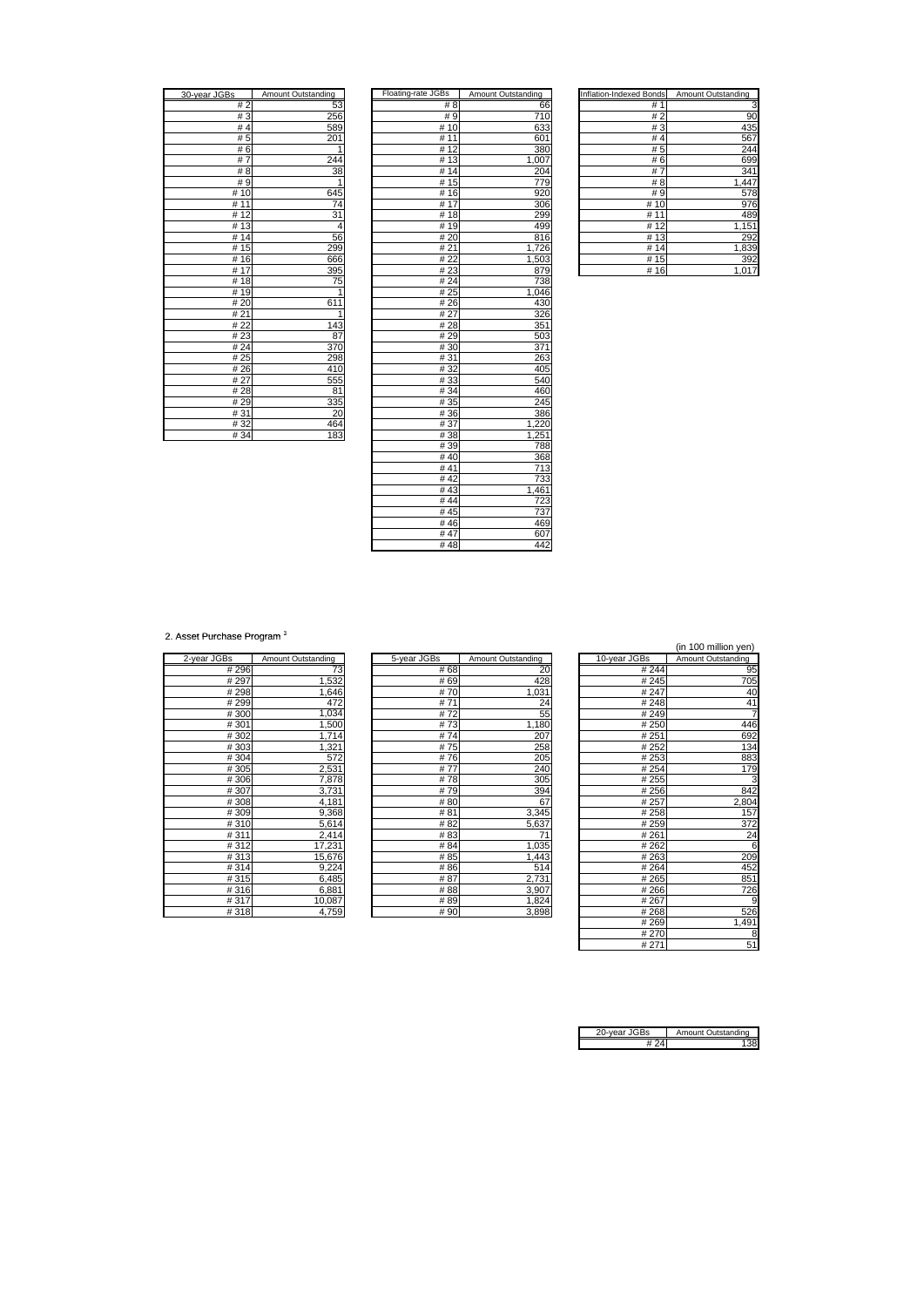<sup>3.</sup> Excluding the Asset Purchase Program 4

| 2-year JGBs | Amount Outstanding             |
|-------------|--------------------------------|
| # 296       | 11,796                         |
| #297        | 3,871                          |
| # 298       | 1,679                          |
| #299        | 295                            |
| #300        | 11,680                         |
| #301        | $\frac{2,198}{2,952}$<br>1,652 |
| #302        |                                |
| #303        |                                |
| #304        | 1,120                          |
| #305        | 654                            |
| #306        | 1,198                          |
| #307        | 2,770                          |
| #308        | 1,891                          |
| #309        | 98                             |
| #310        |                                |
| #311        | $\frac{2,718}{73}$<br>32<br>13 |
| #314        |                                |
| #315        |                                |
| #316        | 3 <sup>o</sup>                 |

| <u>2-year JGBs</u> | <b>Amount Outstanding</b> | 10-year JGBs | <b>Amount Outstanding</b> | <u>20-year JGBs</u> | <b>Amount Outstanding</b> |
|--------------------|---------------------------|--------------|---------------------------|---------------------|---------------------------|
| #296               | 11,796                    | # 241        | 7,366                     | #19                 | 1,340                     |
| # 297              | 3,871                     | #242         | 5,003                     | # 20                | 1,154                     |
| #298               |                           | #243         |                           | #21                 |                           |
|                    | 1,679                     |              | 4,669                     |                     | 1,520                     |
| # 299              | 295                       | # 244        | 5,582                     | # 22                | 2,206                     |
| #300               | 11,680                    | #245         | 5,824                     | #23                 | 1,366                     |
| #301               | 2,199                     | #246         | 4,129                     | # 24                | 1,337                     |
| #302               | 2,952                     | # 247        | 6.293                     | # 25                | $\overline{1,012}$        |
| #303               | 1,652                     | #248         | 6,771                     | # 26                | 1,102                     |
| #304               | 1,120                     | #249         | 6,756                     | # 27                | 3,962                     |
| #305               | 654                       | #250         | 5,917                     | # 28                | 1,064                     |
| #306               | 1,198                     | # 251        | 6,259                     | #29                 | 1,372                     |
| #307               |                           |              |                           | # 30                |                           |
|                    | 2,770                     | #252         | 5,228                     |                     | 3,675                     |
| #308               | 1,891                     | #253         | 3,348                     | #31                 | 2,236                     |
| #309               | 98                        | # 254        | 1,025                     | #32                 | 1,395                     |
| #310               | 2,718                     | #255         | 1,355                     | #33                 | 3.949                     |
| #311               | 73                        | #256         | 5,921                     | #34                 | 1,415                     |
| #314               | 32                        | # 257        | 3,481                     | #35                 | 1,410                     |
| #315               | 13                        | #258         | 117                       | #36                 | 1,435                     |
| #316               | 30                        | #259         | 8,031                     | #37                 | 1,591                     |
|                    |                           | #260         | 1,275                     | #38                 | 1,675                     |
|                    |                           | #261         | 925                       | #39                 | 3,637                     |
|                    |                           |              |                           |                     |                           |
|                    |                           | #262         | 3,635                     | #40                 | 2,244                     |
|                    |                           | #263         | 2,317                     | #41                 | 2,601                     |
|                    |                           | #264         | 9,384                     | #42                 | 4,366                     |
|                    |                           | # 265        | 2,322                     | #43                 | 2,184                     |
|                    |                           | #266         | 3,557                     | #44                 | 1,527                     |
|                    |                           | #267         | 3,034                     | #45                 | 2,279                     |
|                    |                           | #268         | 2,472                     | #46                 | 1,463                     |
|                    |                           | # 269        | 8.187                     | #47                 | 1,165                     |
|                    |                           | #270         | 4,311                     | #48                 | 1,140                     |
| 5-year JGBs        | Amount Outstanding        | # 271        | 3,829                     | #49                 | 2,219                     |
|                    |                           |              |                           |                     |                           |
| # 66               | 13,131                    | #272         | 586                       | #50                 | 3,498                     |
| # 67               | 5,325                     | #273         | 2,930                     | #51                 | 237                       |
| # 68               | 3,355                     | #274         | 1,202                     | #52                 | 1,229                     |
| # 69               | 7,922                     | #275         | 3,391                     | #53                 | 553                       |
| #70                | 12,948                    | #276         | 1,006                     | #54                 | 1,223                     |
| #71                | 4,117                     | # 277        | 555                       | # 55                | 1,140                     |
| #72                | 4,179                     | # 278        | 1,766                     | #56                 | 2,325                     |
| #73                | 3,273                     | # 279        | 4,822                     | # 57                | 1,851                     |
| #74                | 4,208                     | #280         | 4,071                     | #58                 | 1,995                     |
| #75                |                           | #281         | 2,568                     | # 59                | 2,836                     |
|                    | 3,860                     |              |                           |                     |                           |
| #76                | 3,462                     | #282         | 10,558                    | #60                 | 2,732                     |
| #77                | 4,571                     | #283         | 5,561                     | #61                 | 2,804                     |
| #78                | 3,226                     | #284         | 3,473                     | #62                 | 3,043                     |
| #79                | 812                       | #285         | 674                       | # 63                | 1,324                     |
| #80                | 4,086                     | #286         | 1,012                     | #64                 | 2,753                     |
| #81                | 1,497                     | #287         | 1,256                     | # 65                | 2,674                     |
| # 82               | 1,217                     | #288         | 6,835                     | #66                 | 1,400                     |
| #83                | 4,875                     | #289         | 3,416                     | # 67                | 1,188                     |
| #84                | 18,592                    | #290         | 1,048                     | # 68                | 1,093                     |
| # 85               | 4,002                     | #291         | 3,441                     | #69                 | 3,638                     |
|                    |                           |              |                           |                     |                           |
| #86                | 149                       | #292         | 1,606                     | #70                 | 702                       |
| #87                | 3,278                     | #293         | 2,481                     | #71                 | 1,120                     |
| #88                | 5,874                     | #294         | 1,823                     | #72                 | 3,159                     |
| #89                | 993                       | #295         | 2,209                     | #73                 | 1,106                     |
| #90                | 3,992                     | #296         | 5,468                     | #74                 | 1,406                     |
| #91                | 167                       | #297         | 2,990                     | #75                 | 957                       |
| #92                | 2,296                     | #298         | 9,121                     | #76                 | $\overline{1,}437$        |
| #93                | 6,358                     | #299         | 1,818                     | #77                 | 2,560                     |
| #95                | 653                       | #300         | 3,060                     | #78                 | 483                       |
| #96                | 4,112                     | #301         | 7,141                     | #79                 | 712                       |
| #97                | 1,776                     | #302         | 1,521                     | #80                 | 2,034                     |
| #98                | 433                       | #303         | 712                       | #82                 | 3,236                     |
| # 99               | 683                       |              | 2,021                     | #83                 | 117                       |
|                    | 193                       | #304         |                           |                     |                           |
| #103               |                           | #305         | 6,523                     | #84                 | 776                       |
|                    |                           | #306         | 4,626                     | # 85                | 474                       |
|                    |                           | #307         | 3,459                     | #86                 | 1,227                     |
|                    |                           | #308         | 605                       | # 87                | 799                       |
|                    |                           | #309         | 8,219                     | #88                 | 2,775                     |
|                    |                           | #310         | 3,475                     | #89                 | 2,199                     |
|                    |                           | #312         | 30                        | #90                 | 1,640                     |
|                    |                           | #313         | 265                       | #91                 | 2,235                     |
|                    |                           | #314         | 72                        | #92                 | 2,433                     |
|                    |                           | #315         | 3,487                     | #93                 | 87                        |
|                    |                           | #316         | 336                       | # 94                | 339                       |
|                    |                           |              |                           |                     |                           |
|                    |                           | #317         | 1,258                     | # 95                | 2,363                     |
|                    |                           | #318         | 1,205                     | #96                 | 468                       |
|                    |                           | #319         | 24                        | #97                 | 1,973                     |
|                    |                           | #320         | 2,007                     | #98                 | 95                        |
|                    |                           |              |                           |                     |                           |

|                           |                             |                      | (in 100 million yen)<br>Amount Outstanding |
|---------------------------|-----------------------------|----------------------|--------------------------------------------|
| Зs<br># 241               | Amount Outstanding<br>7,366 | 20-year JGBs<br># 19 | 1,340                                      |
| # 242<br>#243             | 5,003<br>4,669              | # 20<br># 21         | 1,154<br>1,520                             |
| # 244                     | 5,582                       | # 22                 | 2,206                                      |
| #245<br>#246              | 5,824<br>4,129              | # 23<br># 24         | 1,366<br>1,337                             |
| # 247                     | 6,293                       | # 25                 | 1,012                                      |
| # 248<br># 249            | 6,771<br>6,756              | # 26<br># 27         | 1,102<br>3,962                             |
| #250                      | 5,917                       | # 28                 | 1,064                                      |
| # 251<br>#252             | 6,259<br>5,228              | #29<br>#30           | 1,372<br>3,675                             |
| #253                      | 3,348                       | # 31                 | 2,236                                      |
| #254<br># 255             | 1,025<br>1,355              | #32<br>#33           | 1,395<br>3,949                             |
| # 256<br>#257             | 5,921                       | #34                  | 1,415                                      |
| # 258                     | 3,481<br>117                | #35<br>#36           | 1,410<br>1,435                             |
| # 259                     | 8,031                       | #37                  | 1,591                                      |
| # 260<br># 261            | 1,275<br>925                | #38<br>#39           | 1,675<br>3,637                             |
| # 262<br>#263             | 3,635                       | #40<br>#41           | 2,244                                      |
| #264                      | 2,317<br>9,384              | #42                  | 2,601<br>4,366                             |
| # 265<br># 266            | 2,322<br>3,557              | #43<br>#44           | 2,184<br>1,527                             |
| # 267                     | 3,034                       | #45                  | 2,279                                      |
| #268<br># 269             | 2,472<br>8,187              | #46<br># 47          | 1,463<br>1,165                             |
| # 270                     | 4,311                       | #48                  | 1,140                                      |
| #271<br># 272             | 3.829<br>586                | #49<br>#50           | 2,219<br>3,498                             |
| # 273                     | 2,930                       | # 51                 | 237                                        |
| # 274<br># 275            | 1,202<br>3,391              | # 52<br># 53         | 1,229<br>553                               |
| $\overline{\text{#}}$ 276 | 1,006                       | #54                  | 1,223                                      |
| # 277<br># 278            | 555<br>1,766                | # 55<br># 56         | 1,140<br>2,325                             |
| # 279                     | 4,822                       | # 57                 | 1,851                                      |
| # 280<br>#281             | 4,071<br>2,568              | # 58<br># 59         | 1,995<br>2,836                             |
| # 282                     | 10,558                      | # 60                 | 2,732                                      |
| #283<br># 284             | 5,561<br>$\overline{3,}473$ | # 61<br># 62         | 2,804<br>3,043                             |
| #285                      | 674                         | # 63                 | 1,324                                      |
| # 286<br># 287            | 1,012<br>1,256              | # 64<br># 65         | 2,753<br>2,674                             |
| # 288<br>#289             | 6,835<br>3,416              | # 66<br># 67         | 1,400<br>1,188                             |
| #290                      | 1,048                       | # 68                 | 1,093                                      |
| # 291<br># 292            | 3,441<br>1,606              | # 69<br># 70         | 3,638<br>702                               |
| #293                      | 2,481                       | # 71                 | 1,120                                      |
| # 294<br># 295            | 1,823<br>2,209              | # 72<br>#73          | 3,159<br>1,106                             |
| #296                      | 5,468                       | #74                  | 1,406                                      |
| # 297<br>#298             | 2,990<br>9,121              | #75<br>#76           | 957<br>1,437                               |
| #299                      | 1,818                       | #77                  | 2,560                                      |
| #300<br>#301              | 3,060<br>7,141              | #<br>78<br>#79       | 483<br>712                                 |
| # 302                     | 1,521                       | # 80                 | 2,034                                      |
| #303<br>$\frac{1}{4}304$  | 712<br>2,021                | #82<br># 83          | 3,236<br>117                               |
| #305                      | 6,523                       | #84                  | 776                                        |
| #306<br>#307              | 4,626<br>3,459              | # 85<br>#86          | 474<br>,227                                |
| #308<br>#309              | 605<br>8,219                | # 87<br># 88         | 799<br>2,775                               |
| #310                      | 3,475                       | # 89                 | 2,199                                      |
| $\frac{1}{4}312$<br>#313  | 30<br>265                   | #90<br>#91           | 1,640<br>2,235                             |
| #314                      | 72                          | #92                  | 2,433                                      |
| #315<br>#316              | 3,487<br>336                | #93<br>#94           | 87<br>339                                  |
| #317                      | 1,258                       | # 95                 | 2,363                                      |
| #318<br>#319              | 1,205<br>24                 | # 96<br>#97          | 468<br>1,973                               |
| #320                      | 2,007                       | #98                  | 95                                         |
|                           |                             | # 99<br># 100        | 506<br>89                                  |
|                           |                             | #101                 | 317                                        |
|                           |                             | #103<br>#105         | 699<br>1,185                               |
|                           |                             | #106                 | 699                                        |
|                           |                             | #107<br>#108         | 518<br>1,857                               |
|                           |                             | #109                 | -22                                        |
|                           |                             | #110<br># 111        | 862<br>2,017                               |
|                           |                             | # 112                | 521                                        |
|                           |                             | #113<br>#114         | 3,<br>186<br>80                            |
|                           |                             | #117<br>#119         | 400<br>100                                 |
|                           |                             | #120                 | 11                                         |
|                           |                             | # 121<br>#122        | 20<br>316                                  |
|                           |                             | #123                 | 67                                         |
|                           |                             | #127<br># 128        | 600<br>294                                 |
|                           |                             | #129                 | 400                                        |

| 5-year JGBs | <b>Amount Outstanding</b> |
|-------------|---------------------------|
| # 66        | 13,131                    |
| # 67        | 5,325                     |
| #68         | 3,355                     |
| # 69        | 7,922                     |
| #70         | 12,948                    |
| # 71        | 4,117                     |
| #72         | 4,179                     |
| #73         | 3,273                     |
| #74         | 4,208                     |
| #75         | 3,860                     |
| #76         | 3,462                     |
| #77         | 4,571                     |
| #78         | 3,226                     |
| #79         | 812                       |
| #80         | 4,086                     |
| # 81        | 1,497<br>1,217            |
| # 82        |                           |
| # 83        | 4,875                     |
| # 84        | 18,592                    |
| #85         | 4,002                     |
| #86         | 149                       |
| #87         | 3,278                     |
| #88         | 5,874                     |
| #89         | 993                       |
| #90         | 3,992                     |
| #91         | 167                       |
| #92         | 2,296                     |
| #93         | 6,358                     |
| #95         | 653                       |
| #96         | 4,112                     |
| #97         | 1,776<br>433              |
| #98<br># 99 | 683                       |
| #103        | 193                       |
|             |                           |